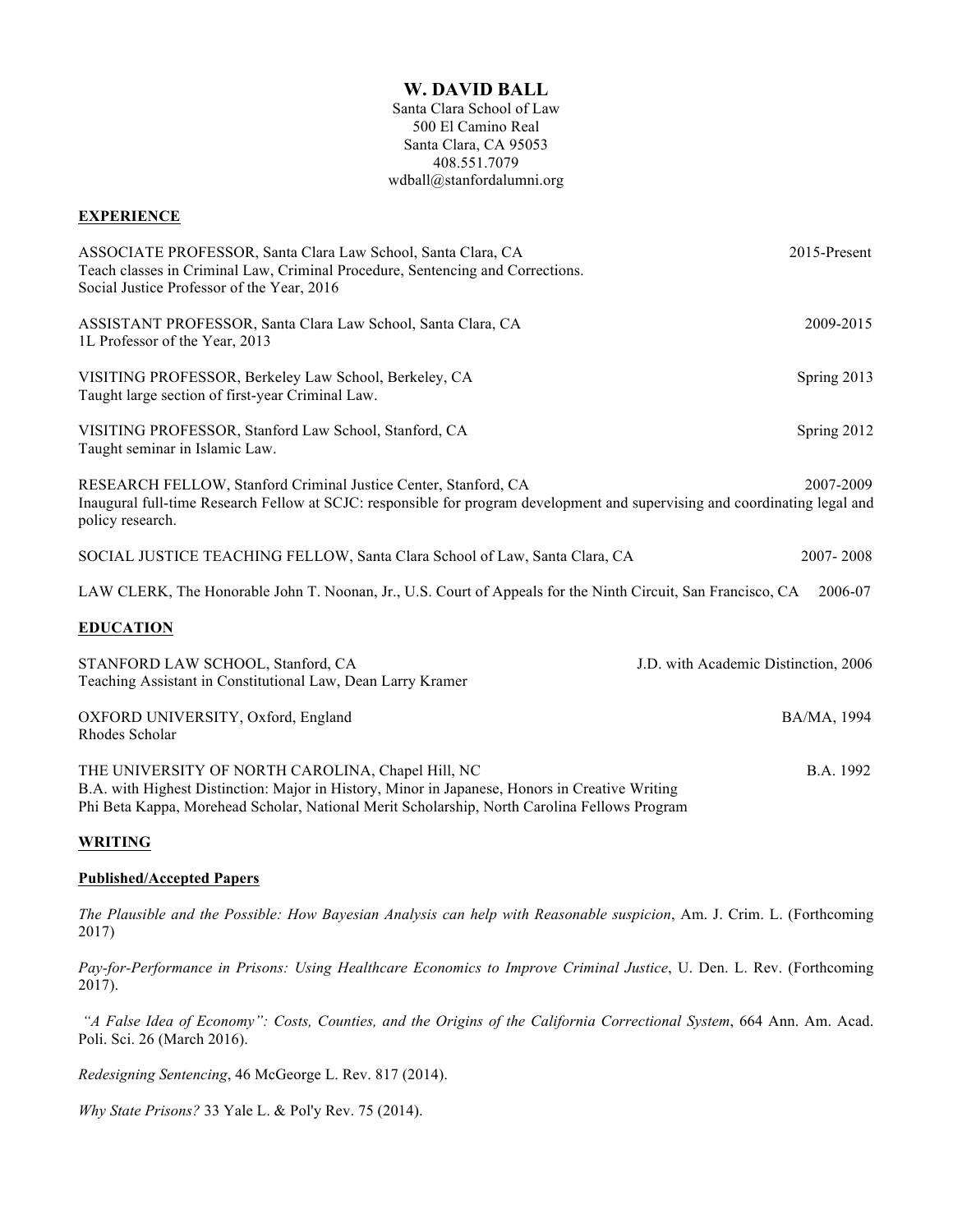*Defunding State Prisons,* 50 Crim. L. Bull 1060 (2014).

*Tough on Crime (on the State's Dime): How Violent Crime Does Not Drive California Counties' Incarceration Rates - And Why it Should,* 28 Ga. St. L. Rev. 987 (2012).

*The Civil Case at the Heart of Criminal Procedure:* In re Winship, *Stigma, and the Civil-Criminal Distinction*, 38 Am. J. Crim. L. 117 (2011).

*Normative Elements of Parole Risk*, 22 Stan. L. & Pol'y Rev. 395 (2011).

E Pluribus Unum*: Data and Operations Integration in the California Criminal Justice System*, 21 Stan. L. & Pol'y Rev. 277 (2010).

*Heinous, Atrocious, and Cruel: Apprendi, Indeterminate Sentences, and the Meaning of Punishment, 109 Colum. L. Rev. 893* (2009)*.* 

*Mentally Ill Prisoners in the California Department of Corrections and Rehabilitation: Strategies for Improving Treatment and Reducing Recidivism,* 24 J. Contemp. Health L. & Pol'y 1 (2007).

## **Other Publications**

W. David Ball, "A Better Bail Bond System," Daily Journal Sep. 29, 2016.

W. David Ball, "Design thinking and mass incarceration (or why we need a prison tax)," Casetext.com,  $9/4/15$ .

W. David Ball, "Why marijuana is not the most interesting thing about my drug policy class," Santa Clara Lawyer Magazine, Spring 2015.

W. David Ball, *Categorizing Nebraska suit to invalidate Colorado marijuana law*, JURIST - Academic Commentary, Mar. 17, 2015, http://jurist.org/academic/2015/03/david-ball-marijuana-law.php.

W. David Ball, "Bring Back the Opium Den," USA Today, 2/11/2015.

W. David Ball & Robert Weisberg, The New Normal? Prosecutorial Charging in California After Public Safety Realignment (2014).

W. David Ball, *A New Approach to Marijuana Regulation: In Support of a Potency Tax, JURIST - Forum, Apr. 17, 2014,* http://jurist.org/forum/2014/04/w-david-ball-marijuana-potency.php.

W. David Ball & Robert Weisberg, Criminal Justice Information Sharing: A Legal Primer For Criminal Justice Practitioners In California (2010), http://papers.ssrn.com/sol3/papers.cfm?abstract\_id=2141523.

W. David Ball, "Time for Cost-Benefit Analysis on Crime," Daily Journal, 10/15/2010.

W. David Ball, Criminal Justice Information Sharing: Enhancing Early Intervention, Measuring Results, available at http://www.law.stanford.edu/program/centers/scjc/pdf/120707\_Report\_and\_Analysis\_lr.pdf.

W. David Ball & Kara Dansky, Coordination at the Front-End of Sentencing: The Judiciary, Probation, and the Pre-Sentencing Report, http://www.law.stanford.edu/program/centers/scjc/pdf/Crim\_030708\_Report\_lr\_071008.pdf.

W. David Ball, County to County, Agency to Agency: Information Sharing and Operational Collaboration in the Bay Area and Southern California, available at http://www.law.stanford.edu/program/centers/scjc/pdf/June\_Report\_for\_web\_lr.pdf.

W. David Ball et al., The First 72 Hours of Re-Entry: Seizing the Moment of Release, available at http://www.law.stanford.edu/program/centers/scjc/pdf/Seizing\_the\_Moment\_Release\_091208.pdf.

W. David Ball et al., Catch and Release: Using Risk-Needs Assessment to Manage Local Custodial Populations, available at http://www.law.stanford.edu/program/centers/scjc/pdf/Dec\_2008\_report.pdf.

## **EXTERNAL PRESENTATIONS**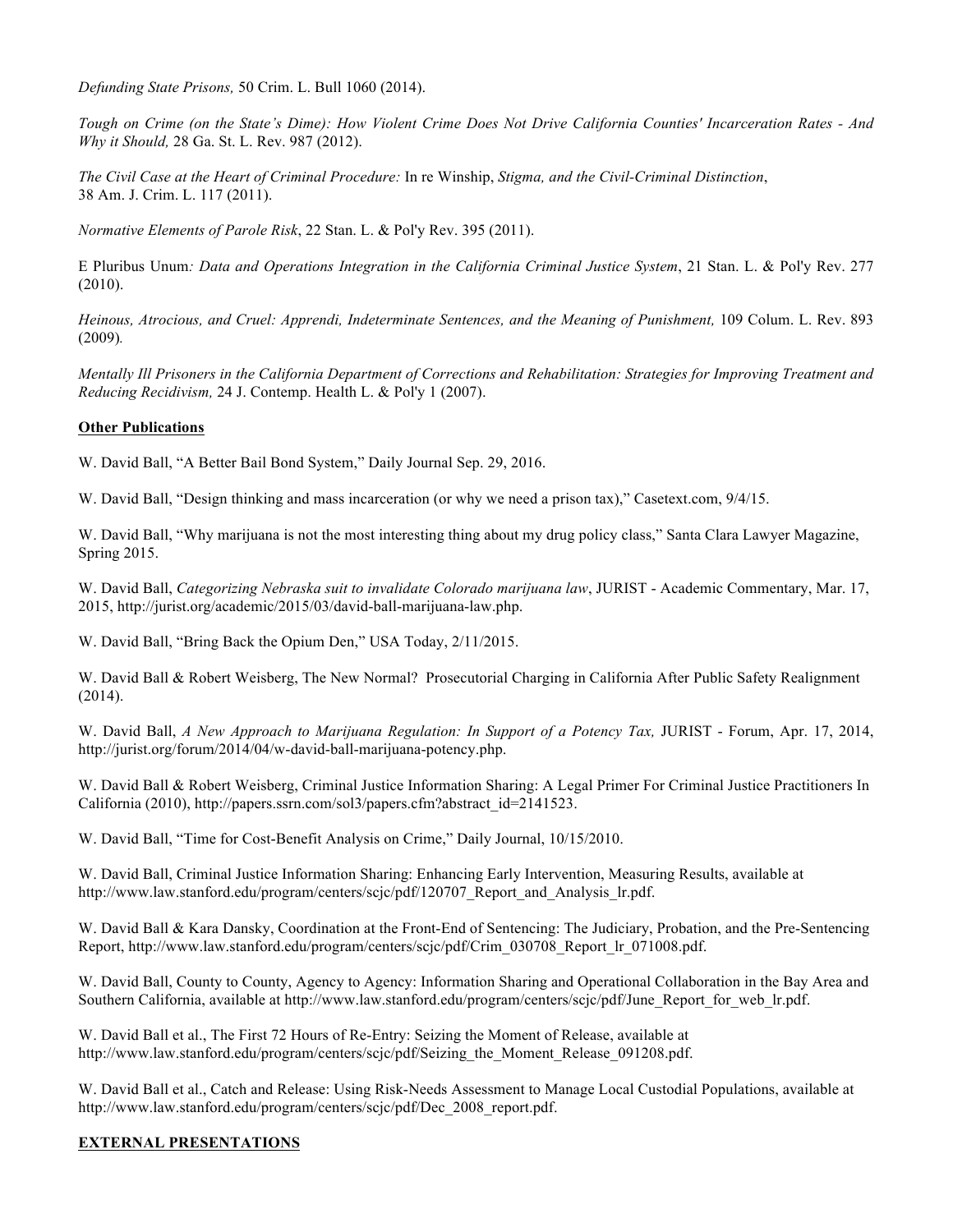| PANELIST, "Justice Reinvestment at the State Level"<br>University of Denver Law School Justice Reinvestment Symposium, Denver, CO                         | February 2017    |
|-----------------------------------------------------------------------------------------------------------------------------------------------------------|------------------|
| ATTENDEE, White House Convening on Criminal Justice<br>Washington, D.C.                                                                                   | November 2016    |
| PRESENTER, Southwest Criminal Law Workshop<br>UNLV Boyd School of Law, Las Vegas, NV                                                                      | November 2016    |
| <b>ATTENDEE, Bail Reform Strategy Meeting</b><br>Sacramento, CA                                                                                           | September 2016   |
| PANELIST, "Pretrial: Conditions/Bail/Fines and Fees"<br>UCLA Law School Prisoners' Rights Conference, Los Angeles, CA                                     | September 2016   |
| PANELIST, Bail Reform<br>Assembly Select Committee on the Status of Boys and Men of Color in California, Oakland, CA                                      | <b>July 2016</b> |
| PANELIST, Rationing Criminal Justice<br>Law & Society Annual Meeting, New Orleans, LA                                                                     | June 2016        |
| PANELIST, The Horizontal-Federalism Implications of Marijiuana Legalization<br>Law & Society Annual Meeting, New Orleans, LA                              | June 2016        |
| PRESENTER, "Pay-for-Performance in Prisons: Using Healthcare Economics to Improve Criminal Justice"<br>Stanford Criminal Justice Roundtable, Stanford, CA | April 2016       |
| WITNESS TESTIMONY, Santa Clara Bail and Pretrial Working Group<br>Santa Clara, CA                                                                         | February 2016    |
| PRESENTER, Bail<br>Assemblymember Rob Bonta Annual Staff Retreat, Oakland, CA                                                                             | December 2015    |
| SPEAKER, "Redesigning Sentencing"<br>Stanford Law School, Stanford, CA                                                                                    | October 2015     |
| PANELIST, Forum with Michael Krasny: "State Lawmakers Pass Comprehensive Bills to Regulate Medical Marijuana"<br>KQED, San Francisco, CA                  | September 2015   |
| PANELIST, Forum with Michael Krasny: "What if California Legalized Marijuana?"<br>KQED, San Francisco, CA                                                 | April 2015       |
| MODERATOR, Blue Ribbon Commission on Marijuana Law and Policy<br>UCLA, Los Angeles, CA                                                                    | April 2015       |
| GUEST, The Jim Bohannon Show, "Defunding State Prisons"<br>(Nationally Syndicated)                                                                        | March 2015       |
| PANELIST, "California Sentencing Commission Symposium"<br>McGeorge School of Law, Sacramento, CA                                                          | November 2014    |
| PANELIST, "Realigning California Corrections"<br>U.C. Irvine, Irvine, CA                                                                                  | October 2014     |
| DISCUSSANT, "Prison Law & Policy Roundtable"<br>UCLA School of Law, Los Angeles, CA                                                                       | October 2014     |
|                                                                                                                                                           |                  |

PANELIST, Insight with Beth Ruyak Radio Show: "Mass Incarceration and Sacramento District Attorney Race Issues" Capital Public Radio, Sacramento, CA June 2014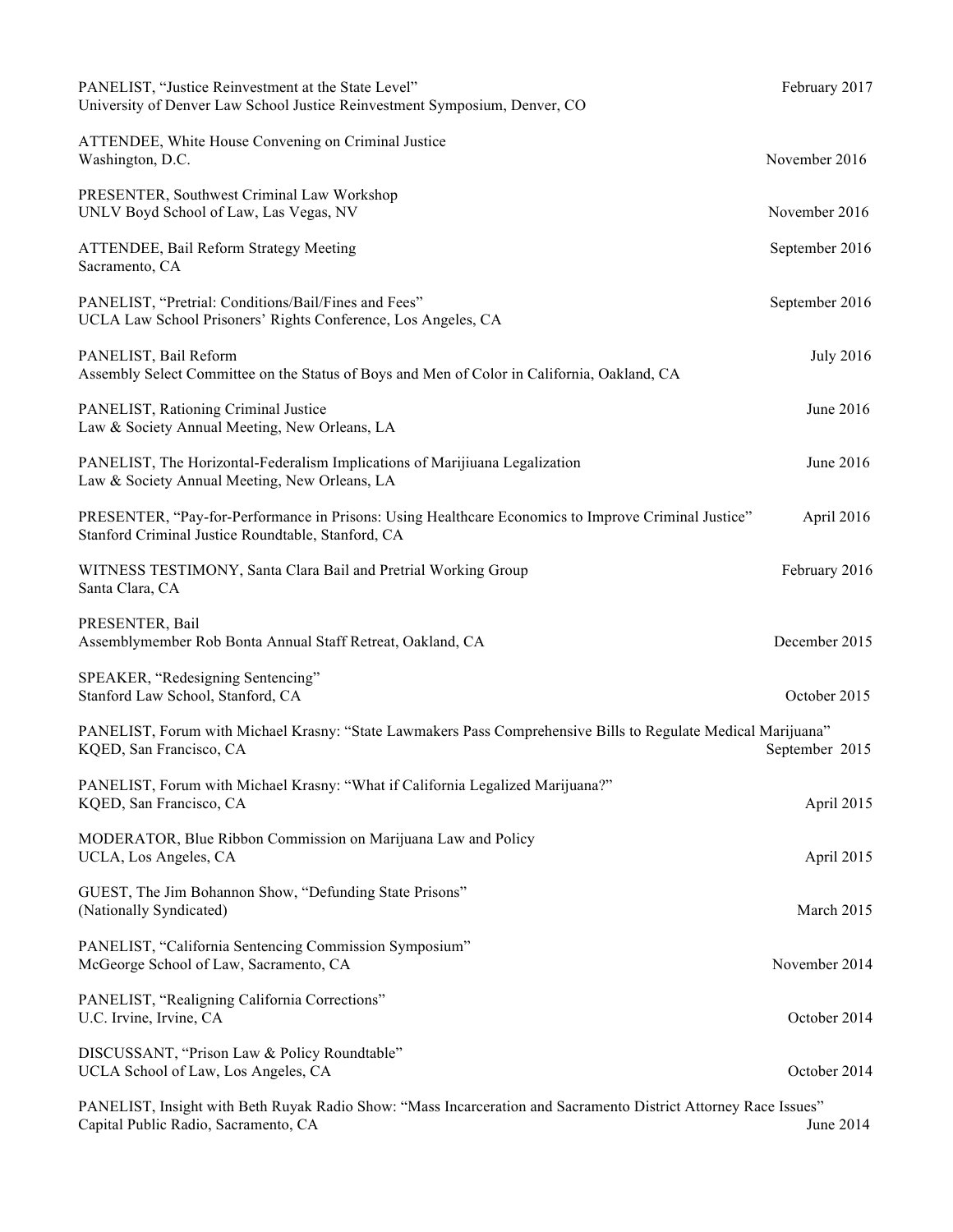| PANELIST, "The Emerging Role of County Criminal Justice Systems: Opportunities and Challenges for Reform"<br>Making Use of Alternatives to Custody (Technical Assistance for LA Officials), Los Angeles, CA | November 2013  |
|-------------------------------------------------------------------------------------------------------------------------------------------------------------------------------------------------------------|----------------|
| PANELIST, Your Call Radio Show: "What are the best ways to reduce California's prison population?"<br>KALW Radio, San Francisco, CA                                                                         | November 2013  |
| PANELIST, "Best Practices: an Overview of Reentry and Realignment Research"<br>Reentry and Reintegration: New Hope (State Sens. Loni Hancock and Bill Quirk), Oakland, CA                                   | October 2013   |
| PANELIST, "Civic Innovation"<br>Office of Mayor Eric Garcetti, Los Angeles, CA                                                                                                                              | October 2013   |
| PANELIST, "Evaluating the California Criminal Justice Realignment"<br>West Coast Law & Society Retreat, Seattle, WA                                                                                         | September 2013 |
| DISCUSSANT, Southwest Criminal Law Workshop<br>U.C. Davis School of Law, Davis, CA                                                                                                                          | September 2013 |
| PANELIST, "Pathways to the Legal Academy"<br>Stanford Law School, Stanford, CA                                                                                                                              | April 2013     |
| PRESENTER, "Defunding State Prisons"<br>U. of Michigan Prison Scholarship Rountable, Ann Arbor, MI                                                                                                          | January 2013   |
| DISCUSSANT, "Prosecutorial Elections, Mistakes, and Appeals"<br>Conference on Empirical Legal Studies, Stanford, CA                                                                                         | November 2012  |
| PRESENTER, "Tough on Crime (on the State's Dime)"<br>Loyola Law School, Los Angeles, CA                                                                                                                     | October 2012   |
| PRESENTER, "Tough on Crime (on the State's Dime)"<br>Public Policy Institute of California, San Francisco, CA                                                                                               | April 2012     |
| MODERATOR, "Effects of Realignment on the Court System" and "Realignment - How Are We Measuring Success?"<br>Association of Criminal Justice Researchers, Sacramento, CA                                    | March 2012     |
| PRESENTER, "Tough on Crime (on the State's Dime): What California Counties' Prison Usage from 2000-09 Tells Us About                                                                                        |                |
| How to Implement Realignment."<br>Partnership for Community Excellence, Sacramento, CA                                                                                                                      | February 2012  |
| PANELIST, "Prison Populations & Sentencing Reform"<br>Georgia State Law Review Symposium, Atlanta, GA                                                                                                       | January 2012   |
| PRESENTER, "Tough on Crime (on the State's Dime)"<br>University of Utah School of Law, Salt Lake City, UT                                                                                                   | November 2011  |
| MODERATOR, "Three Strikes and You're Out?"<br>U.C. Davis School of Law, Davis, CA                                                                                                                           | October 2011   |
| PRESENTER, "What Does Islamic Law Say About"? (What is Islamic Law, Anyway, and How Can it Say Anything?)"<br>Stanford Law School, Stanford, CA                                                             | October 2011   |
| PRESENTER, "State Prisons"<br>ABA/AALS Academic Roundtable, Washington, D.C.                                                                                                                                | October 2011   |
| MODERATOR, "Jihad Re-examined: Islamic Law and International Law"<br>Santa Clara Law School, Santa Clara, CA                                                                                                | February 2011  |
| DISCUSSANT, "Roundtable Discussion: Religion and International Law"<br>Santa Clara Law School, Santa Clara, CA                                                                                              | February 2011  |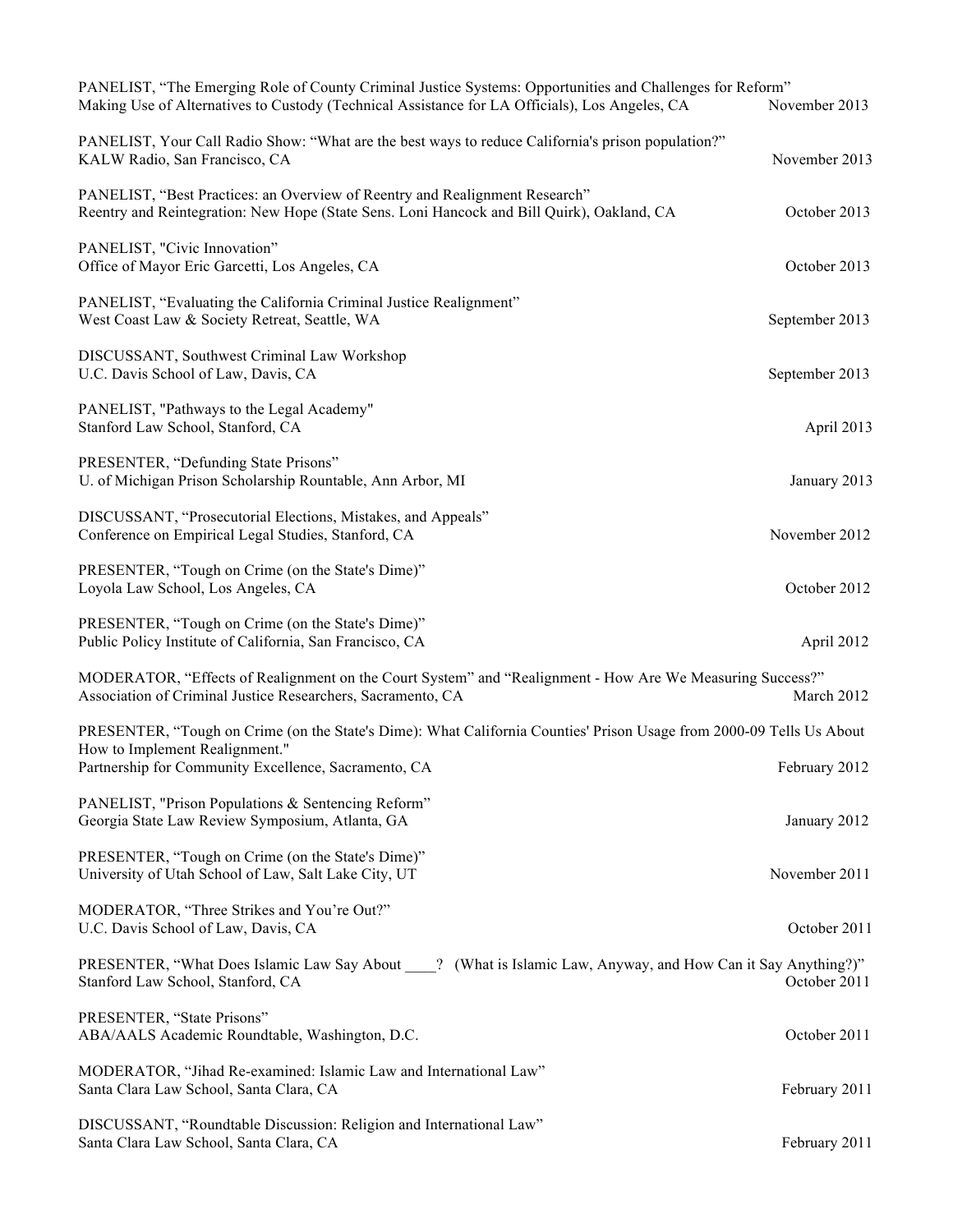| PRESENTER, "The Case Against State Prisons"<br>University of Oregon School of Law, Eugene, OR                                                               | October 2010   |
|-------------------------------------------------------------------------------------------------------------------------------------------------------------|----------------|
| PRESENTER, "Civil, Criminal, or Mary Jane,"<br>Southwest/West Junior Law Faculty Workshop, Arizona State University, Tempe, AZ                              | March 2010     |
| PRESENTER, "Civil, Criminal, or Mary Jane,"<br>USF School of Law, San Francisco, CA                                                                         | November 2009  |
| PRESENTER, "Going on the Job Market"<br>Stanford Law School Fellows Program, Stanford, CA                                                                   | October 2009   |
| PRESENTER, "Supreme Court Criminal Cases: the Year in Review"<br>Northern District of California CJA Panel Conference, San Francisco, CA                    | June 2009      |
| PRESENTER, "Criminal Justice Information Sharing"<br>California Criminal Justice Information Sharing Task Force, Sacramento, CA                             | May 2009       |
| DISCUSSANT, "DNA Profiling Task Force"<br>Ella Baker Center for Human Rights, Oakland, CA                                                                   | April 2009     |
| MODERATOR, "Neuroscience and Criminal Procedure"<br>Stanford Law and Technology Review Symposium, Neuroscience and the Courts                               | February 2009  |
| PANELIST, "Sentencing Policy for Mentally Ill Offenders"<br>National Association of Sentencing Commissions Annual Conference, San Francisco, CA             | August 2008    |
| MODERATOR, "Capacity and the Nationalization of Prison Overcrowding"<br>National Association of Sentencing Commissions Annual Conference, San Francisco, CA | August 2008    |
| PANELIST, "Islamic Jurisprudence and American Law"<br>National Association of Muslim Lawyers Annual Conference, San Francisco, CA                           | November 2007  |
| <b>INTERNAL PRESENTATIONS</b>                                                                                                                               |                |
| SPEAKER, Markkula Center, Ethics Discussion Group, "Marijuana Legalization"<br>Santa Clara University, Santa Clara, CA                                      | October 2016   |
| PANELIST, "Assessment"<br>Santa Clara Law School, Santa Clara, CA                                                                                           | September 2015 |
| SPEAKER, "The New Jim Crow"<br>Santa Clara Law School, Santa Clara, CA                                                                                      | November 2014  |
| PANELIST, "Managing Law School Stress"<br>Santa Clara Law School, Santa Clara, CA                                                                           | October 2014   |
| PANELIST, "Judicial Clerkships"<br>Santa Clara Law School, Santa Clara, CA                                                                                  | February 2014  |
| PANELIST, "Gideon: 50 Years Later"<br>Santa Clara Law School, Santa Clara, CA                                                                               | March 2014     |
| PANELIST, "Judicial Clerkships"<br>Santa Clara Law School, Santa Clara, CA                                                                                  | March 2013     |